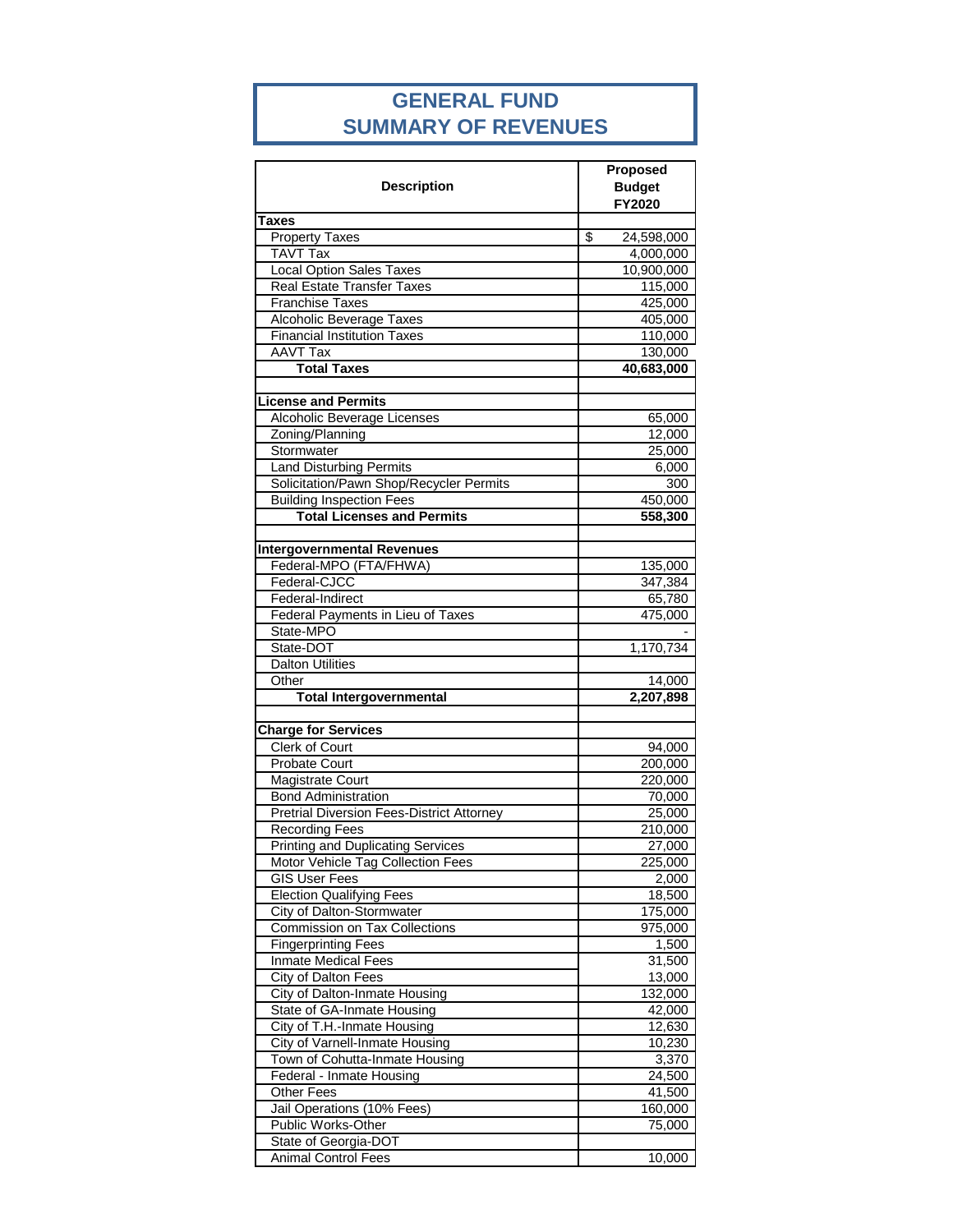### **GENERAL FUND SUMMARY OF REVENUES**

| <b>Description</b>                                 | Proposed<br><b>Budget</b><br><b>FY2020</b> |
|----------------------------------------------------|--------------------------------------------|
| <b>Court Administrator-Adoption Fees</b>           |                                            |
| <b>Clerk of Court-Other Fees</b>                   | 22,000                                     |
| <b>Recreation Activity Fees</b>                    | 139,800                                    |
|                                                    |                                            |
| <b>Total Charge for Services</b>                   | 2,960,530                                  |
|                                                    |                                            |
| <b>Fines, Forfeitures and Penalties</b>            |                                            |
| <b>Clerk of Court</b>                              | 400,000                                    |
| <b>Bond Forfeitures</b>                            |                                            |
| Magistrate Court                                   | 80,000                                     |
| <b>Probate Court</b>                               | 600,000                                    |
| Juvenile Court                                     | 2,000                                      |
|                                                    |                                            |
| <b>Total Fines and Forfeitures</b>                 | 1,082,000                                  |
|                                                    |                                            |
| <b>Investment Income</b>                           |                                            |
| Interest on Investments                            | 5,000                                      |
| <b>Total Investment Income</b>                     | 5,000                                      |
|                                                    |                                            |
| <b>Contributions &amp; Donations</b>               |                                            |
| Private contributions                              | 3,500                                      |
|                                                    |                                            |
| <b>Total Contributions &amp; Donations</b>         | 3,500                                      |
|                                                    |                                            |
| <b>Miscellaneous</b>                               |                                            |
| Rent-U.S. Government                               | 5,000                                      |
| Rent-Other                                         | 21,984                                     |
| <b>Telephone Commissions</b>                       | 276,000                                    |
| Reimbursement of Damaged Property                  |                                            |
| Other Revenue                                      | 115,000                                    |
| W.C. Board of Education                            | 350,000                                    |
| Murray County Board of Commission                  | 323,600                                    |
| State of Georgia-Other                             | 135,000                                    |
| <b>Federal Funds-Other</b>                         | 21,000                                     |
|                                                    |                                            |
| <b>Total Miscellaneous</b>                         | 1,247,584                                  |
|                                                    |                                            |
| <b>Other Financing Sources</b>                     |                                            |
| Transfer In-Victims of Crime Act Asst              |                                            |
| Transfer In-5% Victim Asst Program                 | 60,000                                     |
| Transfer in Workers Compensation Fund              |                                            |
| Transfer in-Fund 351                               |                                            |
| Sale of Assets                                     | 134,000                                    |
|                                                    |                                            |
| <b>Total Other Financing Sources</b>               | 194,000                                    |
|                                                    |                                            |
| <b>TOTAL REVENUE less other financing sources</b>  | 48,747,812                                 |
| <b>TOTAL REVENUE &amp; OTHER FINANCING SOURCES</b> | 48,941,812                                 |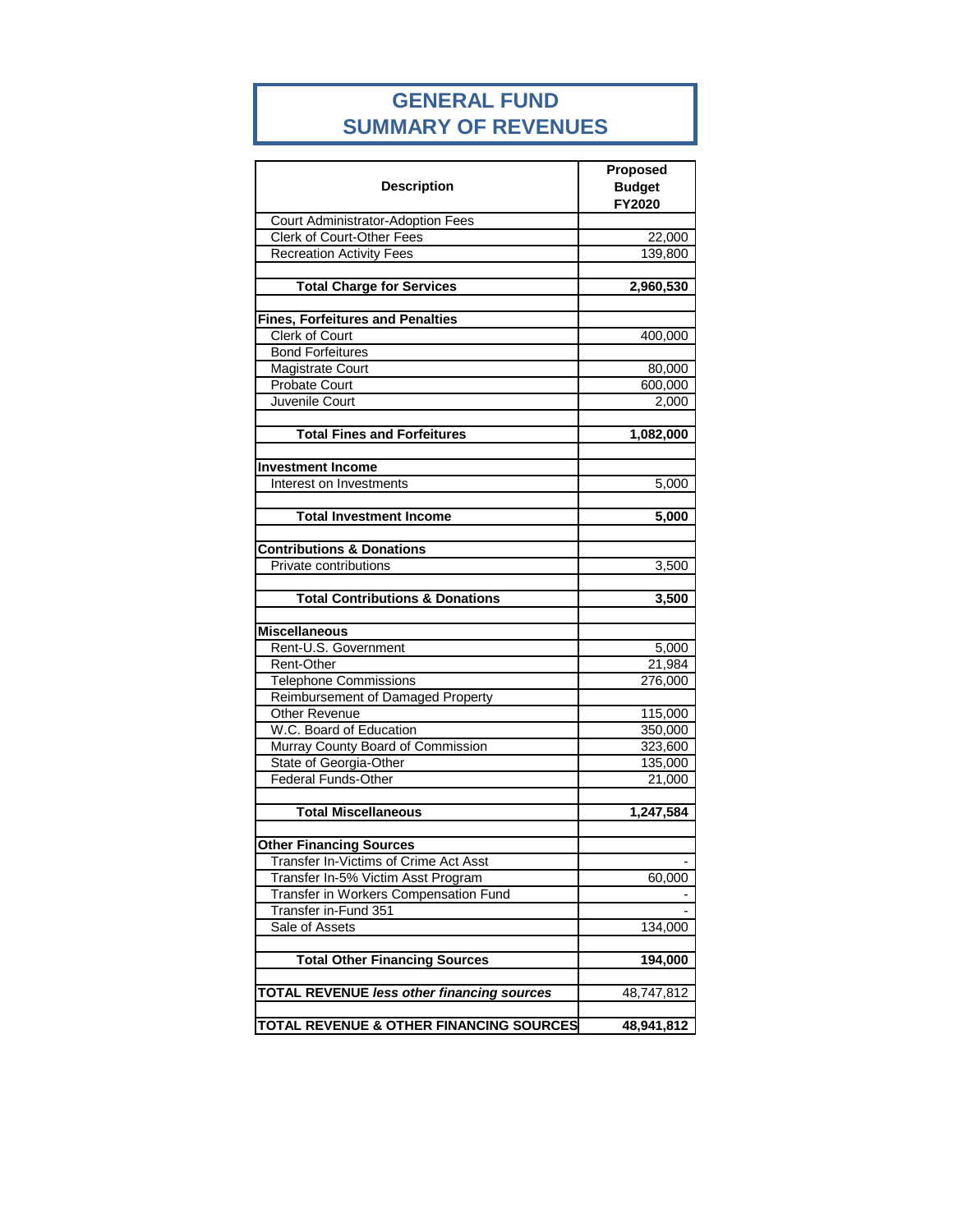# **GENERAL FUND SUMMARY OF EXPENDITURES**

| <b>Budget</b><br><b>Description</b><br>FY2020<br><b>General Government</b><br>Board of Commissioners - Admin<br>\$<br>422,965<br><b>Board of Elections</b><br>489,487<br><b>Finance Dept</b><br>781,700<br>Information Technology<br>1,089,257<br>Human Resources<br>504,233<br><b>Tax Commissioner</b><br>1,521,828<br><b>Tax Assessor</b><br>1,649,860<br>Board of Equalization<br>14,852<br><b>Buildings and Grounds</b><br>1,511,963<br><b>Public Relations</b><br>35,371<br>Non-departmental -<br>Contingency<br>1,000,000<br><b>Attorney Fees</b><br>275,000<br><b>Risk Management</b><br>540,000<br><b>Audit Fees</b><br>58,350<br><b>General Administration Fees</b><br>82,000<br><b>Total General Government</b><br>9,976,866<br><b>Judicial</b><br>Superior Court - Judicial Administration<br>599,139<br>Superior Court - Judge Morris<br>51,902<br>Superior Court - Judge Boyett<br>52,802<br>Superior Court - Judge Wilbanks<br>53,727<br>Superior Court - Judge Partain/Minter<br>53,152<br><b>Clerk of Superior Court</b><br>999,270<br><b>District Attorney</b><br>1,481,113<br><b>Magistrate Court</b><br>1,014,767<br>Probate Court<br>570,758<br>Juvenile Court<br>1,002,593<br><b>Public Defender</b><br>777,965<br><b>Total Judicial</b><br>6,657,188<br><b>Public Safety</b><br>Sheriff's Dept - Enforcement & Support Services<br>8,037,342<br>Sheriff's Dept - Detention Center & Court Services<br>8,433,273<br>Coroner<br>99,783<br><b>Animal Shelter</b><br>277,966<br><b>Emergency Management Agency</b><br>255,779 |
|-------------------------------------------------------------------------------------------------------------------------------------------------------------------------------------------------------------------------------------------------------------------------------------------------------------------------------------------------------------------------------------------------------------------------------------------------------------------------------------------------------------------------------------------------------------------------------------------------------------------------------------------------------------------------------------------------------------------------------------------------------------------------------------------------------------------------------------------------------------------------------------------------------------------------------------------------------------------------------------------------------------------------------------------------------------------------------------------------------------------------------------------------------------------------------------------------------------------------------------------------------------------------------------------------------------------------------------------------------------------------------------------------------------------------------------------------------------------------------------------------------------------------------------------------|
|                                                                                                                                                                                                                                                                                                                                                                                                                                                                                                                                                                                                                                                                                                                                                                                                                                                                                                                                                                                                                                                                                                                                                                                                                                                                                                                                                                                                                                                                                                                                                 |
|                                                                                                                                                                                                                                                                                                                                                                                                                                                                                                                                                                                                                                                                                                                                                                                                                                                                                                                                                                                                                                                                                                                                                                                                                                                                                                                                                                                                                                                                                                                                                 |
|                                                                                                                                                                                                                                                                                                                                                                                                                                                                                                                                                                                                                                                                                                                                                                                                                                                                                                                                                                                                                                                                                                                                                                                                                                                                                                                                                                                                                                                                                                                                                 |
|                                                                                                                                                                                                                                                                                                                                                                                                                                                                                                                                                                                                                                                                                                                                                                                                                                                                                                                                                                                                                                                                                                                                                                                                                                                                                                                                                                                                                                                                                                                                                 |
|                                                                                                                                                                                                                                                                                                                                                                                                                                                                                                                                                                                                                                                                                                                                                                                                                                                                                                                                                                                                                                                                                                                                                                                                                                                                                                                                                                                                                                                                                                                                                 |
|                                                                                                                                                                                                                                                                                                                                                                                                                                                                                                                                                                                                                                                                                                                                                                                                                                                                                                                                                                                                                                                                                                                                                                                                                                                                                                                                                                                                                                                                                                                                                 |
|                                                                                                                                                                                                                                                                                                                                                                                                                                                                                                                                                                                                                                                                                                                                                                                                                                                                                                                                                                                                                                                                                                                                                                                                                                                                                                                                                                                                                                                                                                                                                 |
|                                                                                                                                                                                                                                                                                                                                                                                                                                                                                                                                                                                                                                                                                                                                                                                                                                                                                                                                                                                                                                                                                                                                                                                                                                                                                                                                                                                                                                                                                                                                                 |
|                                                                                                                                                                                                                                                                                                                                                                                                                                                                                                                                                                                                                                                                                                                                                                                                                                                                                                                                                                                                                                                                                                                                                                                                                                                                                                                                                                                                                                                                                                                                                 |
|                                                                                                                                                                                                                                                                                                                                                                                                                                                                                                                                                                                                                                                                                                                                                                                                                                                                                                                                                                                                                                                                                                                                                                                                                                                                                                                                                                                                                                                                                                                                                 |
|                                                                                                                                                                                                                                                                                                                                                                                                                                                                                                                                                                                                                                                                                                                                                                                                                                                                                                                                                                                                                                                                                                                                                                                                                                                                                                                                                                                                                                                                                                                                                 |
|                                                                                                                                                                                                                                                                                                                                                                                                                                                                                                                                                                                                                                                                                                                                                                                                                                                                                                                                                                                                                                                                                                                                                                                                                                                                                                                                                                                                                                                                                                                                                 |
|                                                                                                                                                                                                                                                                                                                                                                                                                                                                                                                                                                                                                                                                                                                                                                                                                                                                                                                                                                                                                                                                                                                                                                                                                                                                                                                                                                                                                                                                                                                                                 |
|                                                                                                                                                                                                                                                                                                                                                                                                                                                                                                                                                                                                                                                                                                                                                                                                                                                                                                                                                                                                                                                                                                                                                                                                                                                                                                                                                                                                                                                                                                                                                 |
|                                                                                                                                                                                                                                                                                                                                                                                                                                                                                                                                                                                                                                                                                                                                                                                                                                                                                                                                                                                                                                                                                                                                                                                                                                                                                                                                                                                                                                                                                                                                                 |
|                                                                                                                                                                                                                                                                                                                                                                                                                                                                                                                                                                                                                                                                                                                                                                                                                                                                                                                                                                                                                                                                                                                                                                                                                                                                                                                                                                                                                                                                                                                                                 |
|                                                                                                                                                                                                                                                                                                                                                                                                                                                                                                                                                                                                                                                                                                                                                                                                                                                                                                                                                                                                                                                                                                                                                                                                                                                                                                                                                                                                                                                                                                                                                 |
|                                                                                                                                                                                                                                                                                                                                                                                                                                                                                                                                                                                                                                                                                                                                                                                                                                                                                                                                                                                                                                                                                                                                                                                                                                                                                                                                                                                                                                                                                                                                                 |
|                                                                                                                                                                                                                                                                                                                                                                                                                                                                                                                                                                                                                                                                                                                                                                                                                                                                                                                                                                                                                                                                                                                                                                                                                                                                                                                                                                                                                                                                                                                                                 |
|                                                                                                                                                                                                                                                                                                                                                                                                                                                                                                                                                                                                                                                                                                                                                                                                                                                                                                                                                                                                                                                                                                                                                                                                                                                                                                                                                                                                                                                                                                                                                 |
|                                                                                                                                                                                                                                                                                                                                                                                                                                                                                                                                                                                                                                                                                                                                                                                                                                                                                                                                                                                                                                                                                                                                                                                                                                                                                                                                                                                                                                                                                                                                                 |
|                                                                                                                                                                                                                                                                                                                                                                                                                                                                                                                                                                                                                                                                                                                                                                                                                                                                                                                                                                                                                                                                                                                                                                                                                                                                                                                                                                                                                                                                                                                                                 |
|                                                                                                                                                                                                                                                                                                                                                                                                                                                                                                                                                                                                                                                                                                                                                                                                                                                                                                                                                                                                                                                                                                                                                                                                                                                                                                                                                                                                                                                                                                                                                 |
|                                                                                                                                                                                                                                                                                                                                                                                                                                                                                                                                                                                                                                                                                                                                                                                                                                                                                                                                                                                                                                                                                                                                                                                                                                                                                                                                                                                                                                                                                                                                                 |
|                                                                                                                                                                                                                                                                                                                                                                                                                                                                                                                                                                                                                                                                                                                                                                                                                                                                                                                                                                                                                                                                                                                                                                                                                                                                                                                                                                                                                                                                                                                                                 |
|                                                                                                                                                                                                                                                                                                                                                                                                                                                                                                                                                                                                                                                                                                                                                                                                                                                                                                                                                                                                                                                                                                                                                                                                                                                                                                                                                                                                                                                                                                                                                 |
|                                                                                                                                                                                                                                                                                                                                                                                                                                                                                                                                                                                                                                                                                                                                                                                                                                                                                                                                                                                                                                                                                                                                                                                                                                                                                                                                                                                                                                                                                                                                                 |
|                                                                                                                                                                                                                                                                                                                                                                                                                                                                                                                                                                                                                                                                                                                                                                                                                                                                                                                                                                                                                                                                                                                                                                                                                                                                                                                                                                                                                                                                                                                                                 |
|                                                                                                                                                                                                                                                                                                                                                                                                                                                                                                                                                                                                                                                                                                                                                                                                                                                                                                                                                                                                                                                                                                                                                                                                                                                                                                                                                                                                                                                                                                                                                 |
|                                                                                                                                                                                                                                                                                                                                                                                                                                                                                                                                                                                                                                                                                                                                                                                                                                                                                                                                                                                                                                                                                                                                                                                                                                                                                                                                                                                                                                                                                                                                                 |
|                                                                                                                                                                                                                                                                                                                                                                                                                                                                                                                                                                                                                                                                                                                                                                                                                                                                                                                                                                                                                                                                                                                                                                                                                                                                                                                                                                                                                                                                                                                                                 |
|                                                                                                                                                                                                                                                                                                                                                                                                                                                                                                                                                                                                                                                                                                                                                                                                                                                                                                                                                                                                                                                                                                                                                                                                                                                                                                                                                                                                                                                                                                                                                 |
|                                                                                                                                                                                                                                                                                                                                                                                                                                                                                                                                                                                                                                                                                                                                                                                                                                                                                                                                                                                                                                                                                                                                                                                                                                                                                                                                                                                                                                                                                                                                                 |
|                                                                                                                                                                                                                                                                                                                                                                                                                                                                                                                                                                                                                                                                                                                                                                                                                                                                                                                                                                                                                                                                                                                                                                                                                                                                                                                                                                                                                                                                                                                                                 |
|                                                                                                                                                                                                                                                                                                                                                                                                                                                                                                                                                                                                                                                                                                                                                                                                                                                                                                                                                                                                                                                                                                                                                                                                                                                                                                                                                                                                                                                                                                                                                 |
|                                                                                                                                                                                                                                                                                                                                                                                                                                                                                                                                                                                                                                                                                                                                                                                                                                                                                                                                                                                                                                                                                                                                                                                                                                                                                                                                                                                                                                                                                                                                                 |
|                                                                                                                                                                                                                                                                                                                                                                                                                                                                                                                                                                                                                                                                                                                                                                                                                                                                                                                                                                                                                                                                                                                                                                                                                                                                                                                                                                                                                                                                                                                                                 |
|                                                                                                                                                                                                                                                                                                                                                                                                                                                                                                                                                                                                                                                                                                                                                                                                                                                                                                                                                                                                                                                                                                                                                                                                                                                                                                                                                                                                                                                                                                                                                 |
|                                                                                                                                                                                                                                                                                                                                                                                                                                                                                                                                                                                                                                                                                                                                                                                                                                                                                                                                                                                                                                                                                                                                                                                                                                                                                                                                                                                                                                                                                                                                                 |
|                                                                                                                                                                                                                                                                                                                                                                                                                                                                                                                                                                                                                                                                                                                                                                                                                                                                                                                                                                                                                                                                                                                                                                                                                                                                                                                                                                                                                                                                                                                                                 |
| <b>Emergency Medical Services - Ambulance Service</b><br>250,000                                                                                                                                                                                                                                                                                                                                                                                                                                                                                                                                                                                                                                                                                                                                                                                                                                                                                                                                                                                                                                                                                                                                                                                                                                                                                                                                                                                                                                                                                |
| <b>Total Public Safety</b><br>17,354,143                                                                                                                                                                                                                                                                                                                                                                                                                                                                                                                                                                                                                                                                                                                                                                                                                                                                                                                                                                                                                                                                                                                                                                                                                                                                                                                                                                                                                                                                                                        |
|                                                                                                                                                                                                                                                                                                                                                                                                                                                                                                                                                                                                                                                                                                                                                                                                                                                                                                                                                                                                                                                                                                                                                                                                                                                                                                                                                                                                                                                                                                                                                 |
| <b>Public Works</b><br><b>Public Works</b>                                                                                                                                                                                                                                                                                                                                                                                                                                                                                                                                                                                                                                                                                                                                                                                                                                                                                                                                                                                                                                                                                                                                                                                                                                                                                                                                                                                                                                                                                                      |
| 6,440,734                                                                                                                                                                                                                                                                                                                                                                                                                                                                                                                                                                                                                                                                                                                                                                                                                                                                                                                                                                                                                                                                                                                                                                                                                                                                                                                                                                                                                                                                                                                                       |
| State of GA-DOT Local Maint. & Improvmnt Grant<br>1,170,374                                                                                                                                                                                                                                                                                                                                                                                                                                                                                                                                                                                                                                                                                                                                                                                                                                                                                                                                                                                                                                                                                                                                                                                                                                                                                                                                                                                                                                                                                     |
| Municipal LOST Agreements-Cohutta/Varnell/TH<br><b>Total Public Works</b>                                                                                                                                                                                                                                                                                                                                                                                                                                                                                                                                                                                                                                                                                                                                                                                                                                                                                                                                                                                                                                                                                                                                                                                                                                                                                                                                                                                                                                                                       |
| 7,611,108                                                                                                                                                                                                                                                                                                                                                                                                                                                                                                                                                                                                                                                                                                                                                                                                                                                                                                                                                                                                                                                                                                                                                                                                                                                                                                                                                                                                                                                                                                                                       |
| <b>Health and Welfare</b>                                                                                                                                                                                                                                                                                                                                                                                                                                                                                                                                                                                                                                                                                                                                                                                                                                                                                                                                                                                                                                                                                                                                                                                                                                                                                                                                                                                                                                                                                                                       |
| <b>Health Dept</b><br>250,000                                                                                                                                                                                                                                                                                                                                                                                                                                                                                                                                                                                                                                                                                                                                                                                                                                                                                                                                                                                                                                                                                                                                                                                                                                                                                                                                                                                                                                                                                                                   |
| Greenhouse Advocacy<br>15,000                                                                                                                                                                                                                                                                                                                                                                                                                                                                                                                                                                                                                                                                                                                                                                                                                                                                                                                                                                                                                                                                                                                                                                                                                                                                                                                                                                                                                                                                                                                   |
| <b>Family Support Council</b><br>10,000                                                                                                                                                                                                                                                                                                                                                                                                                                                                                                                                                                                                                                                                                                                                                                                                                                                                                                                                                                                                                                                                                                                                                                                                                                                                                                                                                                                                                                                                                                         |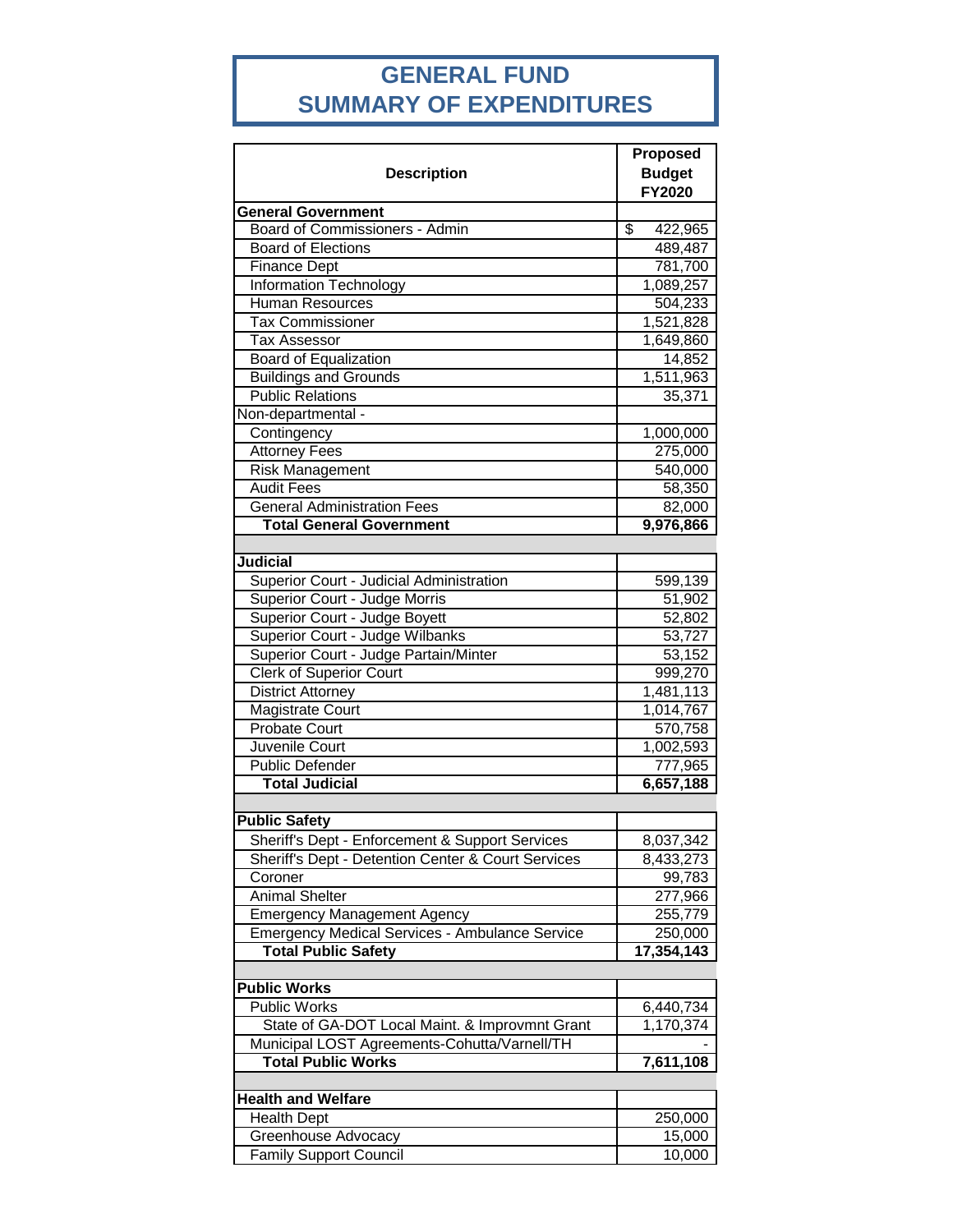# **GENERAL FUND SUMMARY OF EXPENDITURES**

| <b>Description</b>                          | <b>Proposed</b><br><b>Budget</b><br>FY2020 |
|---------------------------------------------|--------------------------------------------|
| Dept of Family and Children Services        | 90,000                                     |
| Georgia Dept of Veterans Services           | 1,000                                      |
| <b>Indigent Funeral Expense</b>             | 16,000                                     |
| <b>Total Health and Welfare</b>             | 382,000                                    |
|                                             |                                            |
| <b>Culture and Recreation</b>               |                                            |
| Parks & Recreation Dept                     | 1,168,229                                  |
| <b>Total Culture and Recreation</b>         | 1,168,229                                  |
|                                             |                                            |
| <b>Housing and Development</b>              |                                            |
| <b>County Extension Service</b>             | 125,553                                    |
| <b>Inspections &amp; Enforcement Dept</b>   | 450,282                                    |
| <b>County Planner</b>                       | 48,000                                     |
| Metropolitan Planning Organization (MPO)    | 239,612                                    |
| <b>County Engineer</b>                      | 789,827                                    |
| Non-departmental -                          |                                            |
| <b>Timber Protection</b>                    | 7,868                                      |
| D/W Community Development Corp.             |                                            |
| Northwest Georgia Trade & Convention Center | 415,387                                    |
| Convention & Visitors Bureau (CVB)          | 200,000                                    |
| <b>Tunnel Hill Heritage</b>                 | 8,750                                      |
| <b>Total Housing and Development</b>        | 2,285,279                                  |
|                                             |                                            |
| <b>Debt Service</b>                         | 1,372,300                                  |
|                                             |                                            |
| <b>Sub-Total</b>                            | 46,807,113                                 |
|                                             |                                            |
| <b>Other Financing Uses</b>                 |                                            |
| Transfer to E-911 Fund                      | 683,771                                    |
| <b>Transfer to Rural Transit</b>            | 209,260                                    |
| <b>Transfer to Trade Center</b>             |                                            |
| <b>Transfer to Homeland Security Grant</b>  |                                            |
| Transfer to Georgia Civil War Trails        |                                            |
| Transfer to CDBG-Sherwood Forest            |                                            |
| <b>Transfer to Capital Projects</b>         | 2,680,344                                  |
| Transfer to Scenic By-Way Grant             |                                            |
| <b>Transfer to JAG Grant</b>                |                                            |
| Transfer to TE Grant - Tunnel Hill          | 3,573,375                                  |
| <b>Total other financing uses</b>           |                                            |
|                                             |                                            |
|                                             |                                            |
| TOTAL EXPENDITURES & OTHER FINANCING USES   | 50,380,488                                 |